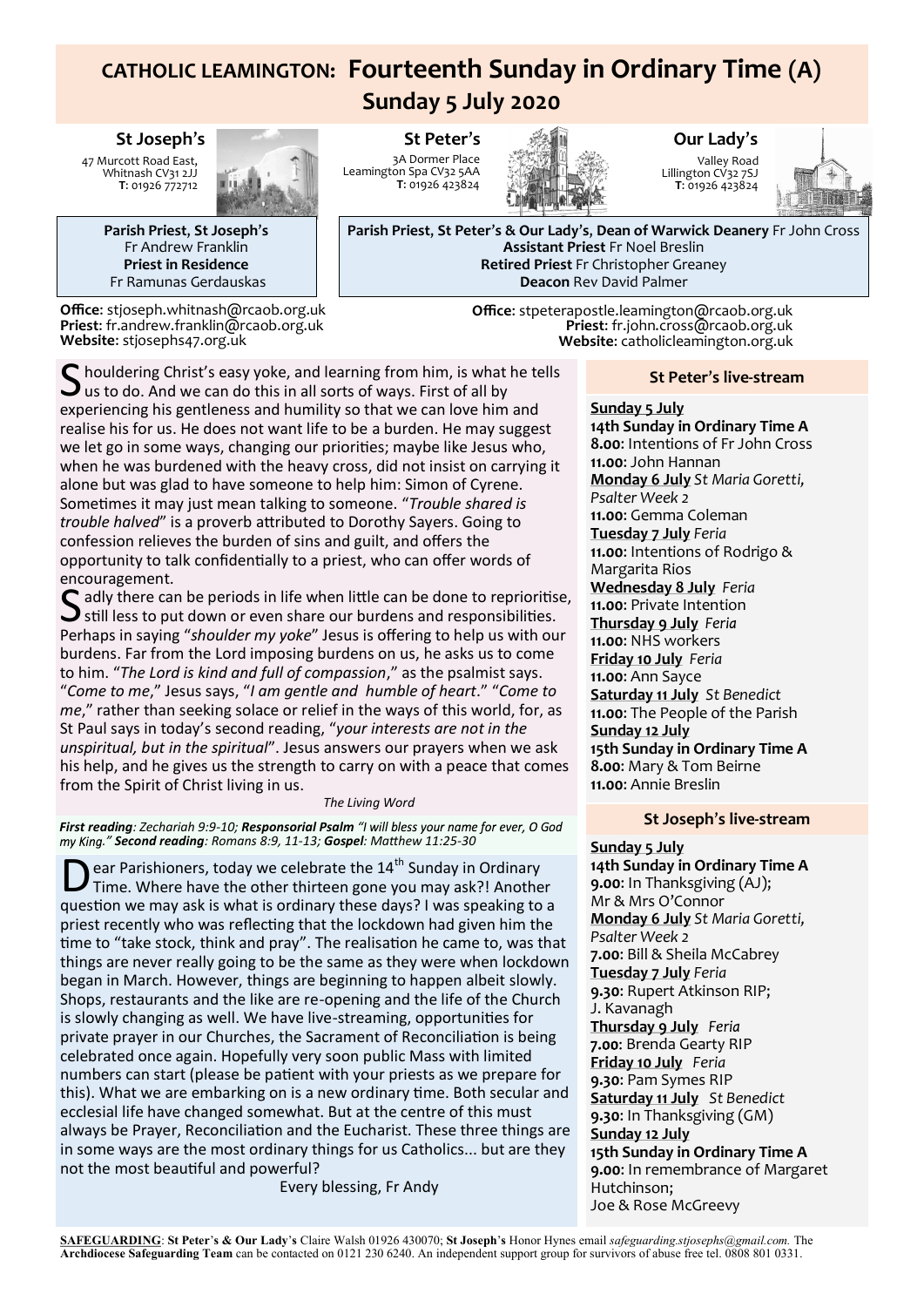# **CATHOLIC LEAMINGTON: Fourteenth Sunday in Ordinary Time (A) Sunday 5 July 2020**



This week Our Lady's Seven Day Candle burns for **the** 

**intentions of the Godfrey and Rodrigquez families**

**C** onfessions: From<br>Sacrament of Reconciliation **onfessions**: From Saturday 4 July the will recommence from 10.00- 10.30 am. Please come to the Narthex where a social distancing open confessional will be available.

C hurch Opening: During the period of Church<br>
Sacrament will be exposed. However, there will not **hurch Opening**: During the period of Church opening on Sundays (12.00-2.00 pm) the Blessed be Benediction at the end. The Blessed Sacrament will be reposed after the Church has been closed. Please do try and come along to pray for the needs of our world today. The Church is also open on Fridays (10.30-11.30 am).

S unday Hymn: Today the hymn is *How Great Thou*<br> **SArt**. Next weekend the hymn will be **Jerusalem**. *Art*. Next weekend the hymn will be *Jerusalem*.

 $\mathsf{R}_{\text{(f5.00)}}$  are available from 2 August onwards. equests for the **Seven-Day Candle** intentions Please put requests through the Presbytery door.

**E** -**mail Addresses**: Please take note of the new<br>addresses. Mine is<br>frandrow franklin@rcapb.org.uk.and.cap.only.bo addresses. Mine is

[fr.andrew.franklin@rcaob.org.uk](mailto:fr.andrew.franklin@rcaob.org.uk) and can only be accessed by me for all matters that may be deemed private and confidential. The new general parish address is [stjoseph.whitnash@rcaob.org.uk](mailto:stjoseph.whitnash@rcaob.org.uk) and will, in time, become the new office email address. Please do begin to use these addresses. The old ones – st.josephs47@outlook.com and

secretary.st.josephs@gmail.com will remain in use but will gradually be phased out.

**S** VP Whitnash is willing to help anybody who may<br>
feel isolated. Contact davidburton636@gmail.com **J** feel isolated. Contact [davidburton636@gmail.com](mailto:davidburton636@gmail.com) The SVP is taking food donations to the local foodbank. Take these either to 4 Peto Grove, Heathcote, CV34 6GT (Jackie Rabone on 01926 832983) or donations can be left on the Presbytery doorstep for Jackie to collect. Thank you for your continued support of this worthy cause.

**E** -news: Sign up for the Newsletter via the parish<br>website (stjosephs47.org.uk) or www.warwickwebsite (stjosephs47.org.uk) or www.[warwick](https://eur01.safelinks.protection.outlook.com/?url=http%3A%2F%2Fwarwick-catholicdeanery.org.uk%2Fnewsletter-sign-up%2F&data=02%7C01%7C%7C721285f1bfe64a92393d08d7a351cd53%7C84df9e7fe9f640afb435aaaaaaaaaaaa%7C1%7C0%7C637157444038479073&sdata=wJyzCzyquvWm6KYBMn)[catholicdeanery.org.uk/newsletter](https://eur01.safelinks.protection.outlook.com/?url=http%3A%2F%2Fwarwick-catholicdeanery.org.uk%2Fnewsletter-sign-up%2F&data=02%7C01%7C%7C721285f1bfe64a92393d08d7a351cd53%7C84df9e7fe9f640afb435aaaaaaaaaaaa%7C1%7C0%7C637157444038479073&sdata=wJyzCzyquvWm6KYBMn)-sign-up/

#### **The recently deceased of our churches**:

Angela Davies, Leslie Thacker, Michael Rigby, Richard Murphy, Mary 'May' Crawford, Gertrude Lane, Leslie Harfield, Rupert Atkinson, Patrick Thompson. *May they rest in peace.*

### **St Joseph**'**s St Peter**'**s & Our Lady**'**s**

**V** isitors are welcome for private prayer at St Peter<br>on Sundays 4.00-5.00 pm, Tuesdays 9.00-10.00 a<br>and Thursdays 12.00-1.00 pm. There is no need to pre-I isitors are welcome for private prayer at St Peter's on Sundays 4.00-5.00 pm, Tuesdays 9.00-10.00 am *book*, just turn up (not all at the same start time!) between the above days/hours. Only a portion of the church is accessible to enable it to open safely. A maximum of three people are allowed in church so you may have to wait a turn. Stewards will take your details for the NHS track & trace service.

P reparing to re-open the Churches for Mass = a lot<br>of work yet to complete. More volunteers are<br>preaded to steward and clean. Please call areas areas of work yet to complete. More volunteers are needed to steward and clean. Please call **07927 929204**  if you can offer your services to the Churches in this way. *Please leave a voicemail if necessary*. Please look at the website (catholicleamington.org.uk) for updates.

C onfessions at St Peter's will re-start from next<br>Saturday 11 July at the usual times of 9.15-9.45 am<br>and 4.15-4.45 pm. Penitents will wait outside while the onfessions at St Peter's will re-start from next Saturday 11 July at the usual times of 9.15-9.45 am priest sits alone in church; social distancing will be observed.

Signed Mass cards/Mass Intentions can be<br>Sexchanged at the above visiting times for  $\mathbf \Sigma$  exchanged at the above visiting times for private prayer. If you need a signed card, please give advance notice on **07927 929204** to organise this. *Please leave a voicemail if necessary*. Mass Intentions can still be put through the Presbytery letterbox, or send a request through the website 'contact us' form.

If you would like your child to be baptised please<br>download the form from the website<br>(catholicleamington.org.uk/sacraments/baptism) and f you would like your child to be baptised please download the form from the website return it by post or email. We are still processing forms. We will be looking at dates in the near future.

If you would like to receive the newsletter in your<br>inbox each week, please use the 'Contact us' form on<br>the website (catholiclear instep ora uk and scroll f you would like to receive the newsletter in your the website (catholicleamington.org.uk and scroll down the Home Page).

**ales of the unexpected:** What is the new 'normal'? I ■ now have a proper breakfast instead of a cup of strong black coffee. And a proper dinner instead of eating on the hoof. Since I've been diagnosed with Dogabeetees the boss has been extra nice to me. Long may it last. Best woofs, Bertie ;-) xx

**C** laudia Pallister is currently running the Warwick<br> **C** Deanery Mother's Prayer Group online via Zoom. It<br>
on Thursdays at a family-friendly time of 8.30 pm (when laudia Pallister is currently running the **Warwick Deanery Mother**'**s Prayer Group** online via Zoom. It is the kids are hopefully tucked up in bed). All are welcome to join. We already have members from St Joseph's, St Mary Immaculate and St Peter's. After welcoming everyone, we follow a beautiful prayer booklet. We sing a little, read scriptures and pray for all the children. We are a small group so you won't feel intimidated. Maybe homeschooling has left you feeling a little washed out and frazzled! Join us for some moral support, friendship and a spiritual lift. For more details please contact [claudiaverag@gmail.com](mailto:claudiaverag@gmail.com)